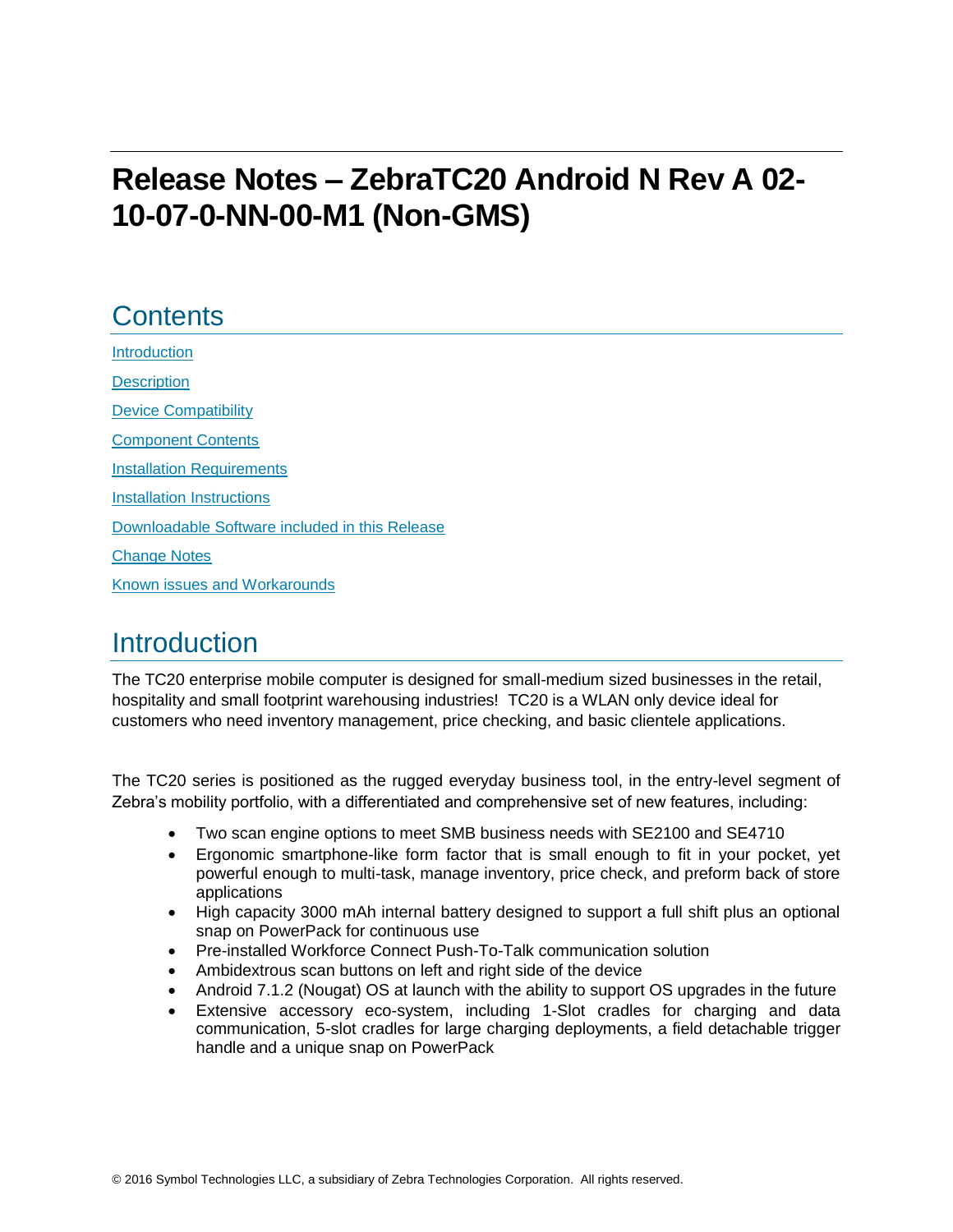# **Description**

This is the initial software release for TC20 Mobile Computer. This release contains software packages for Non-GMS operating system for TC20.

# <span id="page-1-0"></span>Device Compatibility

This software release has been approved for Android TC20 Nougat Non-GMS models mentioned below. Please note that GMS OS image are not compatible with China based SKUs

| <b>Device</b>   | <b>Operating System</b>             |
|-----------------|-------------------------------------|
| TC200J-20C112CN | Android N (Non-GMS Only) China Only |
| TC200J-20A111CN | Android N (Non-GMS Only) China Only |

# <span id="page-1-1"></span>Component Contents

| <b>Component</b>                    | <b>Version</b>                    |
|-------------------------------------|-----------------------------------|
| Build_version                       | 02-10-07-0-NN-00-M1 (NON-GMS)     |
| Android_version                     | 7.1.2                             |
| Android_SDK_Level                   | 25                                |
| <b>Android Security Patch Level</b> | September 5, 2017                 |
| Linux_kernel                        | 3.18.31                           |
| Wifi                                | FUSIONLITE_QA_1_0.0.0.011_N       |
| Platform                            | Qualcomm MSM8937                  |
| Scanning_Framework                  | 19.0.15.0                         |
| <b>DWDemo</b>                       | 2.0.12                            |
| <b>OSX</b>                          | QCT.71.7.3.5.UL                   |
| <b>MXMF</b>                         | 7.1.0.6                           |
| Touch                               | Focaltech V1.1 20161103 (fw:0x19) |
| Bluetooth_Stack                     | CNSS.PR.4.0-00388/01050102        |
| Flash_Size                          | 16G / 32G                         |
| RAM_Size                            | 2G                                |
| BT_Pairing_Utility                  | 3.8                               |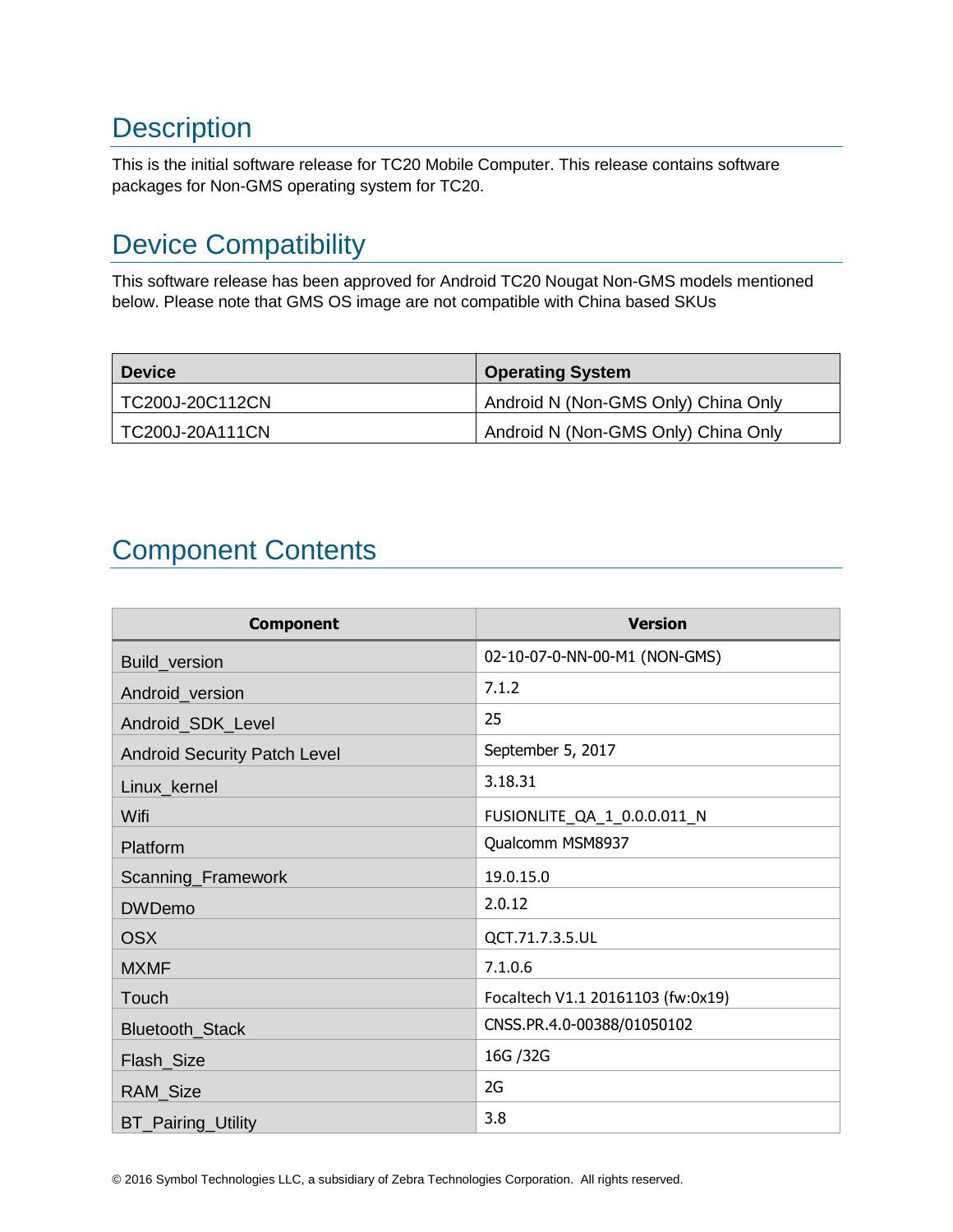| Datawedge         | 6.6.47                      |
|-------------------|-----------------------------|
| Camera            | LA.UM.5.6.r1-04600-89xx.0-1 |
| <b>PTT</b>        | 3.1.35                      |
| RxLogger          | 5.4.10.0                    |
| <b>StageNow</b>   | 2.9.1.1309                  |
| Data_Analytics    | 3.0.0.1208                  |
| <b>EMDK</b>       | 6.7.10.1010                 |
| <b>OEM Config</b> | 7.0.0.1                     |

**NOTE:** For **Enterprise Mobile Device Management, most EMM** vendors such as SOTI, AirWatch, MobileIron, etc. WILL require an updated device management agent to support this Nougat enterprise device. **Do NOT use** your existing device management agent and console with this device without first contacting your EMM vendor to understand when the agent supporting this device is available and whether a console upgrade is required as well. Attempting to enroll with an agent that is not validated to support the device will result in errors.

### <span id="page-2-0"></span>Installation Requirements

#### HW Requirements

- Windows PC running Windows 7/10 32/64 bits
- USB Type C Cable
- Micro SD Card with at least 2GB capacity (optional)

### SW Requirements

Please make sure following components are installed on your computer before commencing OS installation.

- Zebra Android USB Driver V2.2 or higher
- Android Debug Bridge version 1.0.39 or higher
- TC200J Android OS Release Images

### Image Compatibility

AOSP/Non-GMS image primarily meant for China SKUs hence only validated for Traditional Chinese and Simplified Chinese.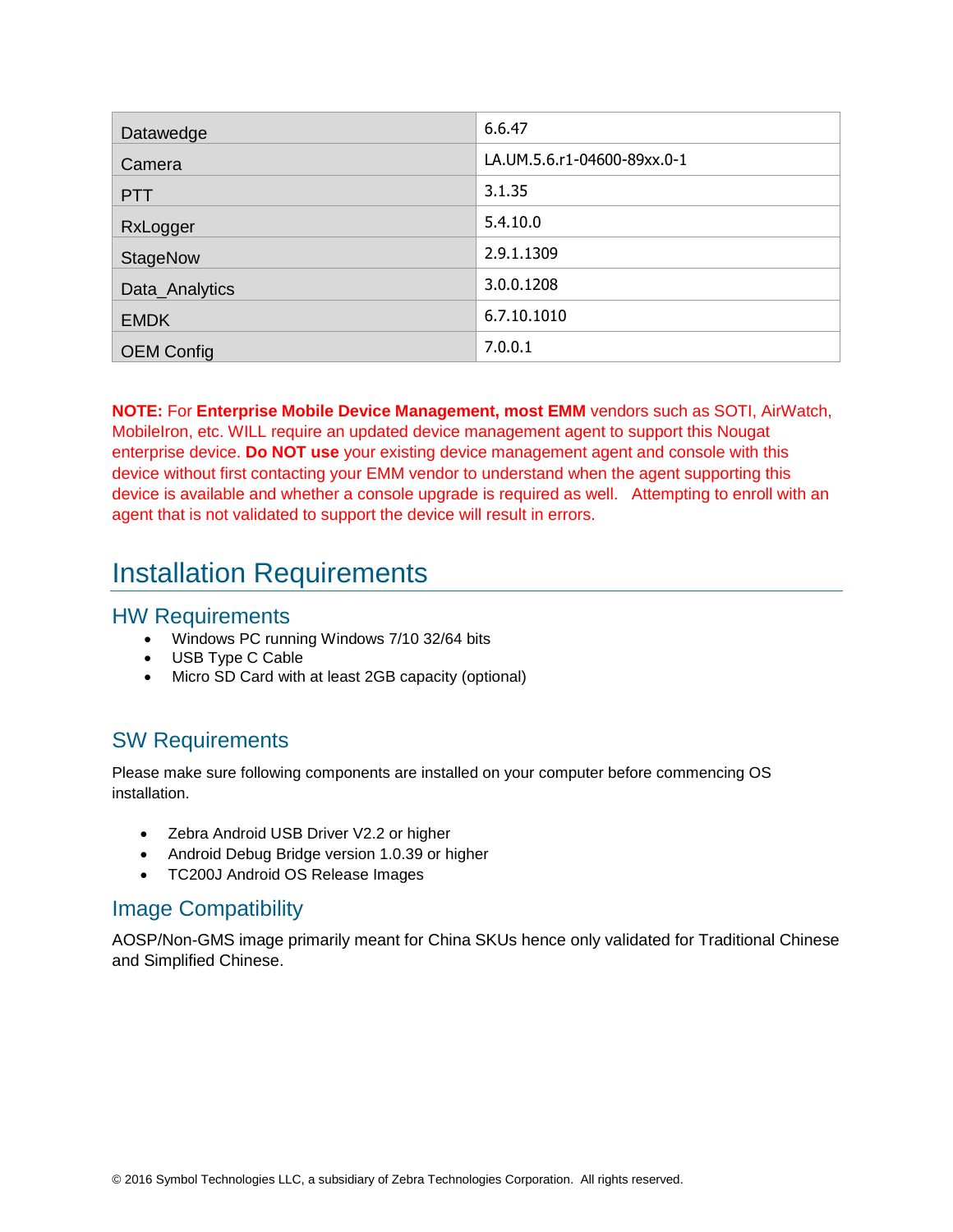## <span id="page-3-0"></span>Installation Instructions

### Using the "adb sideload" method

#### Assumptions

- 1. ADB installed on PC
- 2. TC20 has Developer options enabled
- 3. USB debugging ON

#### Procedure

- 1. Plug the TC20 into the USB & Charging Cable and then the Cable to the PC. If you have a Cradle with USB connectivity, connect it now.
- 2. You may need to pull down notification bar, and tap on the notification which says "USB charging this device", and change it to "Transfer files".
- 3. Open Command Prompt on PC, run "adb devices" and check to see if you can see the device's serial number… If yes, proceed… if not you will need to get the PC set up with the proper drivers or install an External SD Card.
- 4. You may also get a pop up on your PC (Win 7) that you will be connected as a Portable Media Player… this can be ignored.
- 5. Entering Recovery Mode
	- a. Choice 1: In Command Prompt, type "adb reboot recovery" and click enter.
	- b. Choice 2:
		- i. Reboot and hold PTT key
	- ii. When Zebra Technologies logo appears on the screen Release the PTT Key
- 6. Your TC20 will reboot and take you to Android Recovery screen.
- 7. To select Sideload Method
	- a. Use the Volume + and to highlight, "Apply update from ADB" and press the Power Key to select it
- 8. With your Command Prompt, open, type "adb sideload" and add a space and then drag and drop the zip file which you want to apply to the device and press enter.
	- a. When the file download starts, the command window will show progress with a percentage completed.
	- b. Device display will show a series of messages indicating it is downloading, verifying and installing the image on to the device.
- 9. After successful update, the device will auto reboot and you see Zebra on top and POWERED BY android at the bottom and after about 10 second will transition to the TC20 Touch Computer splash screen with 5 dancing white dots at bottom… it will stay at this screen up to 4 minutes and then present the "Lock Screen".
- 10. To make sure the OS Update took place, once the initial setup is complete;
	- a. Go to "Settings" and scroll down to "About phone" and look at the "Build number". It should state "02-10-07-0-NN-00-M1".
- 11. Setting the Date and Time. If you associate the device to a WLAN AP, it should automatically set the date and time. The only thing left is to set the time zone. Go to "Settings" and scroll to and select "Date & time". Scroll down to and select "Select time zone", and scroll down to and select the appropriate time zone and you are done.
- 12. Now you are all set to use your TC20.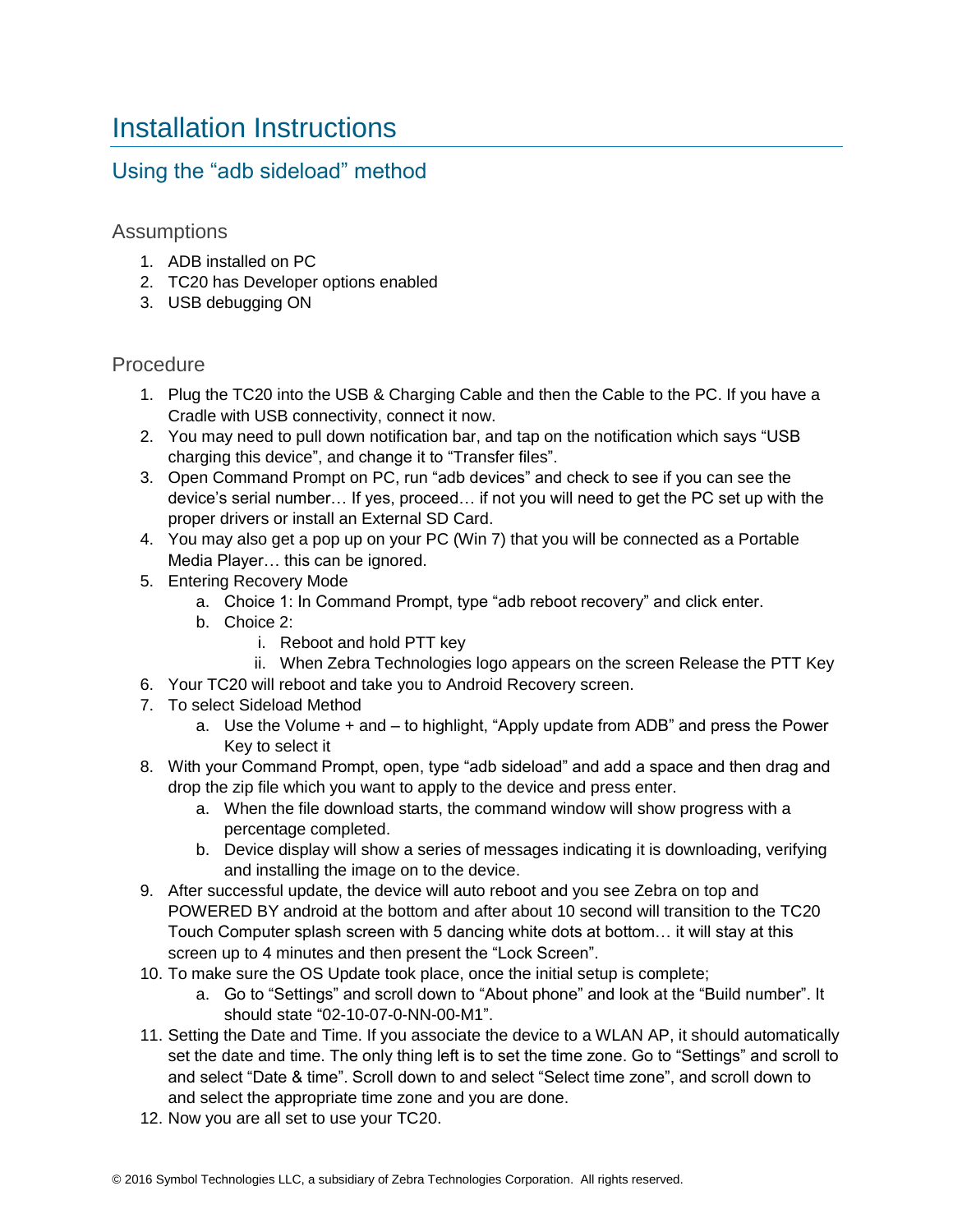### Using External SD Card

- 1. Plug the TC20 into the USB & Charging Cable and then the Cable to the PC. If you have a Cradle with USB connectivity, connect it now.
- 2. You may need to pull down notification bar, and tap on the notification which says, "USB charging this device", and then change it to "Transfer files".
- 3. You may also get a pop up on your PC (Win 7) that you will be connected as a Portable Media Player… this can be ignored.
- 4. Copy the required files to the SD Card. This can be done in two ways
	- a. Copy the files to the Micro SD card with the help of a SD Adapter which gets inserted to the SD slot of your PC/Laptop/SD Writer.
	- b. Directly transfer files to the Micro SD card which is inserted in to the back of the device. Please refer to the user guide on how to open the back door and inserting the SD card to the device.
- 5. Entering Recovery Mode
	- a. Choice 1: In Command Prompt, type "adb reboot recovery" and click enter.
	- b. Choice 2:
		- i. Reboot and hold PTT key
- ii. When Zebra Technologies logo appears on the screen Release the PTT Key
- 6. Your TC20 will reboot and take you to Android Recovery screen.
- 7. Applying update via External SD card
	- a. Use the Volume + and to highlight select option to "Apply update from SD card" and press the Power Key to select it
	- b. Use the Volume + and to highlight package to be installed (downloaded Zip file) and press the Power Key to select it.
- 8. After successful update, the device will auto reboot and you see Zebra on top and POWERED BY android at the bottom and after about 10 second will transition to the TC20 Touch Computer splash screen with 5 dancing white dots at bottom… it will stay at this screen up to 4 minutes and then present the "Lock Screen".
- 9. To make sure the OS Update took place, once the initial setup is complete;
	- a. Go to "Settings" and scroll down to "About phone" and look at the "Build number". It should state "02-10-07-0-NN-00-M1".
- 10. Setting the Date and Time. If you associate the device to a WLAN AP, it should automatically set the date and time. The only thing left is to set the time zone. Go to "Settings" and scroll to and select "Date & time". Scroll down to and select "Select time zone", and scroll down to and select the appropriate time zone and you are done.
- 11. Now you are all set to use your TC20.

### Installing the OS Patch for Build 01-08-21-0-NN-00-M1 (NON-GMS)

- 1. If the device you have is a TC20 device and it has factory loaded **01-08-21-0-NN-00-M1** build number and you want to move to the latest OS build; you could do a full OS update by applying the **T200JN300PUCN21007.zip** and applying **T200JNXXXRPCN21007.zip** OTA package or do a OTA Patch update by updating with **T200JNXXXRUCN21007.zip** and **T200JNXXXRPCN21007.zip**.
- 2. Please download **T200JNXXXRPCN21007.zip** and **T200JNXXXRUCN21007.zip** packages to your local hard drive.
- 3. Follow "adb sideload" or "External SD Card" method to load each OTA package to the device.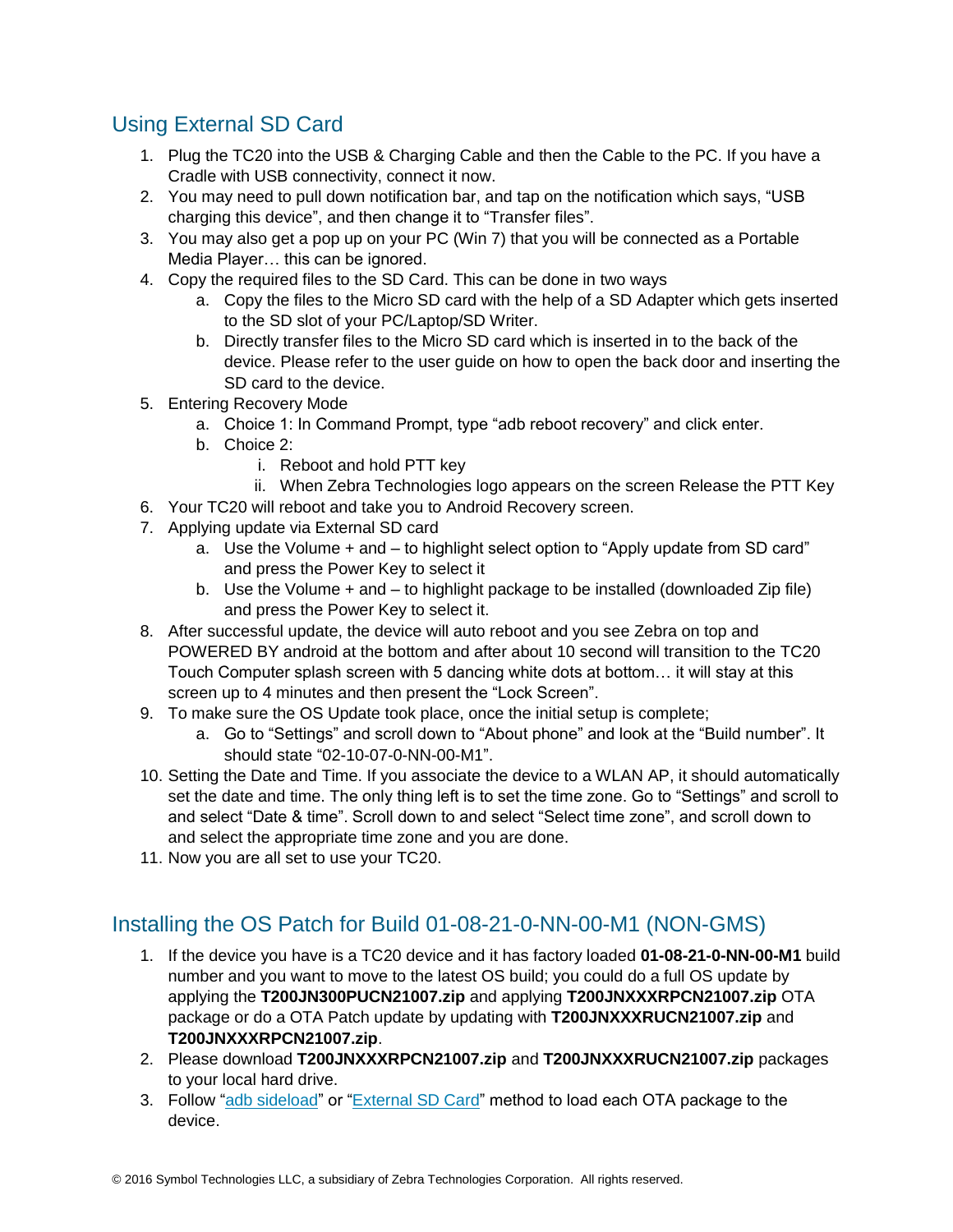4. After both packages are loaded to your device you should see Build Number Under Phone Status as "**02-10-07-0-NN-00-M1**" and Patch Version under Phone status as "**1**"

### Installing the OS Patch for Build 02-10-07-0-NN-00-M1 (NON-GMS) (Critical Patch for TC20)

- 1. After updating the operating system following one of above two methods, it is very critical to update the **T200JNXXXRPCN21007.zip** OTA patch for addressing few critical issues.
- 2. Download the **T200JNXXXRPCN21007.zip** file to a local directory.
- 3. Follow "adb sideload" or "External SD Card" method to load the OTA package to the device.
- 4. After package is loaded to your device you should see Patch Version under Phone status as "**1**".

### <span id="page-5-0"></span>Downloadable Software Included in this Release

| <b>Filename</b>        | <b>Description</b>                                                                                                                                                                                                                              |
|------------------------|-------------------------------------------------------------------------------------------------------------------------------------------------------------------------------------------------------------------------------------------------|
| T200JN300PUCN21007.zip | Non-GMS/AOSP full package update<br>image which, updates complete<br>software. This image is verified only<br>for china SKU.                                                                                                                    |
| T2XXJNXXXREXX21007.zip | Enterprise Reset package (Resets<br>/Data partition)                                                                                                                                                                                            |
| T2XXJNXXXRFXX21007.zip | Factory Reset package (Resets /Data<br>and /Enterprise partitions)                                                                                                                                                                              |
| T2XXJNXXXRWXX21007.zip | Full Factory package (Resets /Data,<br>/Enterprise and External SD Card)                                                                                                                                                                        |
| T200JNXXXRUCN21007.zip | Non-GMS Recovery OTA Patch and<br>this is applicable for TC20 Devices<br>which has 01-08-21-0-NN-00-M1<br>(Non-GMS). After Updating this patch<br>please make sure to update Below<br>T2XXJNXXXRUCN21007.ZIP OTA<br>package as per notes below. |
| T200JNXXXRPCN21007.zip | Non-GMS Recovery OTA Patch for<br>build 02-10-07-0-NN-00-M1 (Non-<br>GMS) (See Note below)                                                                                                                                                      |

**NOTE:** Please note that after installing the Full Package Update file (T200JN300PUCN21007.zip) make sure to install the OS Patch (T200JNXXXRPCN21007.zip) as it includes few critical fixes required for improving below and applicable for TC20 loaded with build # **02-10-07-0-NN-00-M1**

- Android Enterprise Work Profile Feature
- Data Analytics Engine stability
- **•** Audio Quality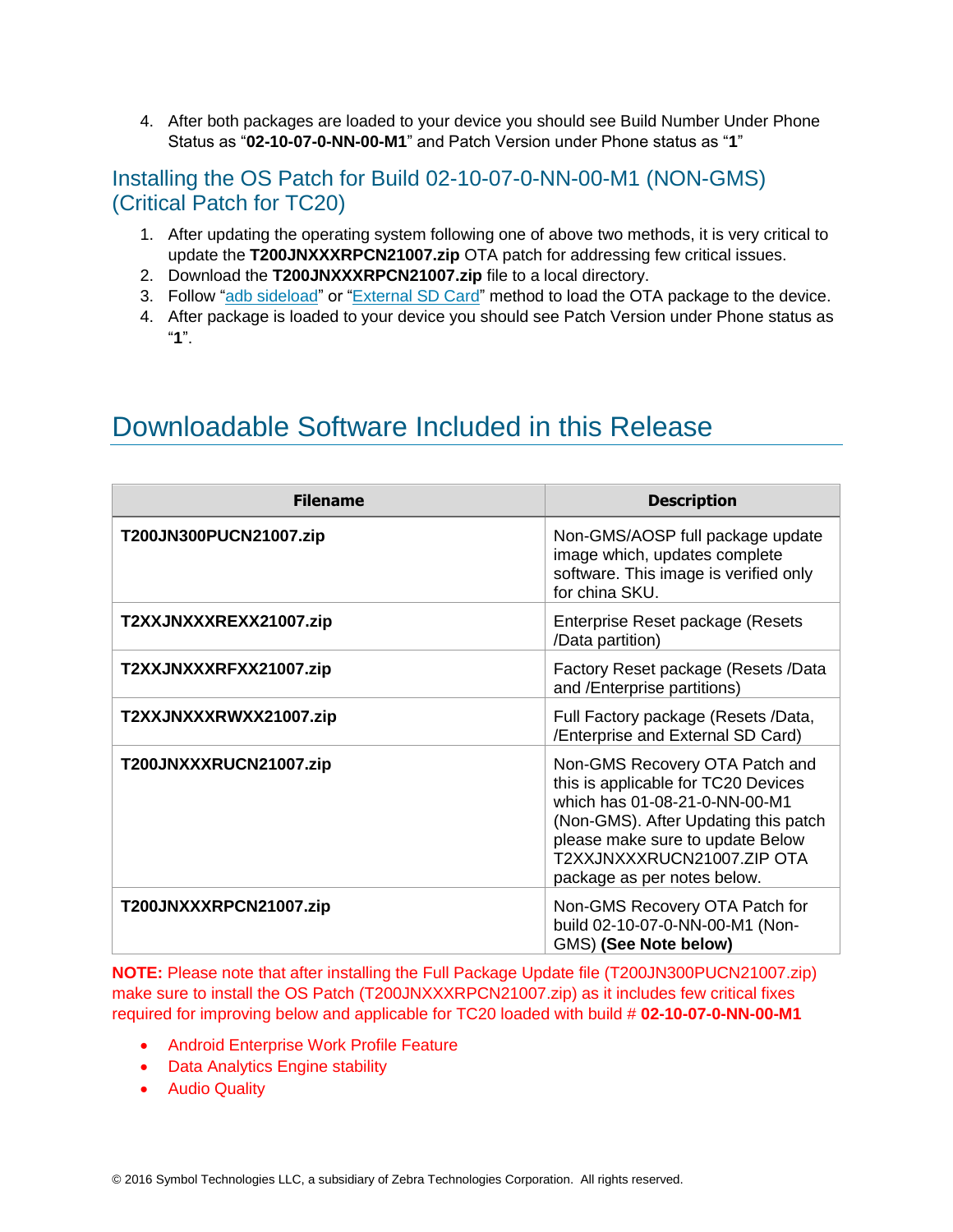## <span id="page-6-0"></span>Change Notes

#### Barcode Scanning 19.0.15.0

- Fixed an issue where, Software picklist is not disabled when disabled from DWDemo icon
- Added support for Viewfinder support for software picklist
- Performance optimizations

### Data Analytics 3.0.0.1208

- Fixed SQL Lite Exception
- Limit the maximum metrics storage threshold on device
- Fix an Agent self-update problem
- Enhance ADB logging
- Fixed a Data Upload Failure
- Added Scanner metrics collection to the default metrics
- Fixed an issue where when agent is killed by Activity Manager it will not start again.

### DataWedge 6.6.47

#### Added Support for

- Implement Multiple plug-in configuration through a single intent
- Extend the Enumerate scanner intent API to return the scanner type.
- Switch scanner intent API to use scanner type.
- Extend GET\_CONFIG API for scanner input to return the scanner type
- Update scanner configuration by the scanner type
- Set enableCalled flag to false when BT scanner battery is removed
- Implement extend GET\_CONFIG API to return the profile status
- Implement Report generation module in DataWedge

#### Fixed

- SPR32676, where DataWedge will stop working on Android devices due to invalid state machine
- Scanner doesn't get enabled after suspend/resume the device
- Fixed an issue where, Unable to switch to Scanner 2 when Scanner 1 is in DISCONNECTED state
- Fixed an issue where DataWedge Crash have been seen during closing StageNow App
- Fixed an issue where, Result feedback shows PLUGIN\_BUNDLE\_INVALID when giving correct parameters.
- Fixed an issue where, device is still scanning from Embedded scanner even though RS6000 is connected to terminal with scanner selection as *Auto*.
- Fixed Datawedge crash after reboot the device
- Fixed an issue where Scanner parameter changes in exported profile could not be seen once imported.
- Fixed an issue where User needs to disconnect/reconnect device to view Report file
- Fixed an issue where Report not getting generated for a corrupted db file.
- Fixed an issue where Restoring the configuration will delete parameters from the scanner\_params table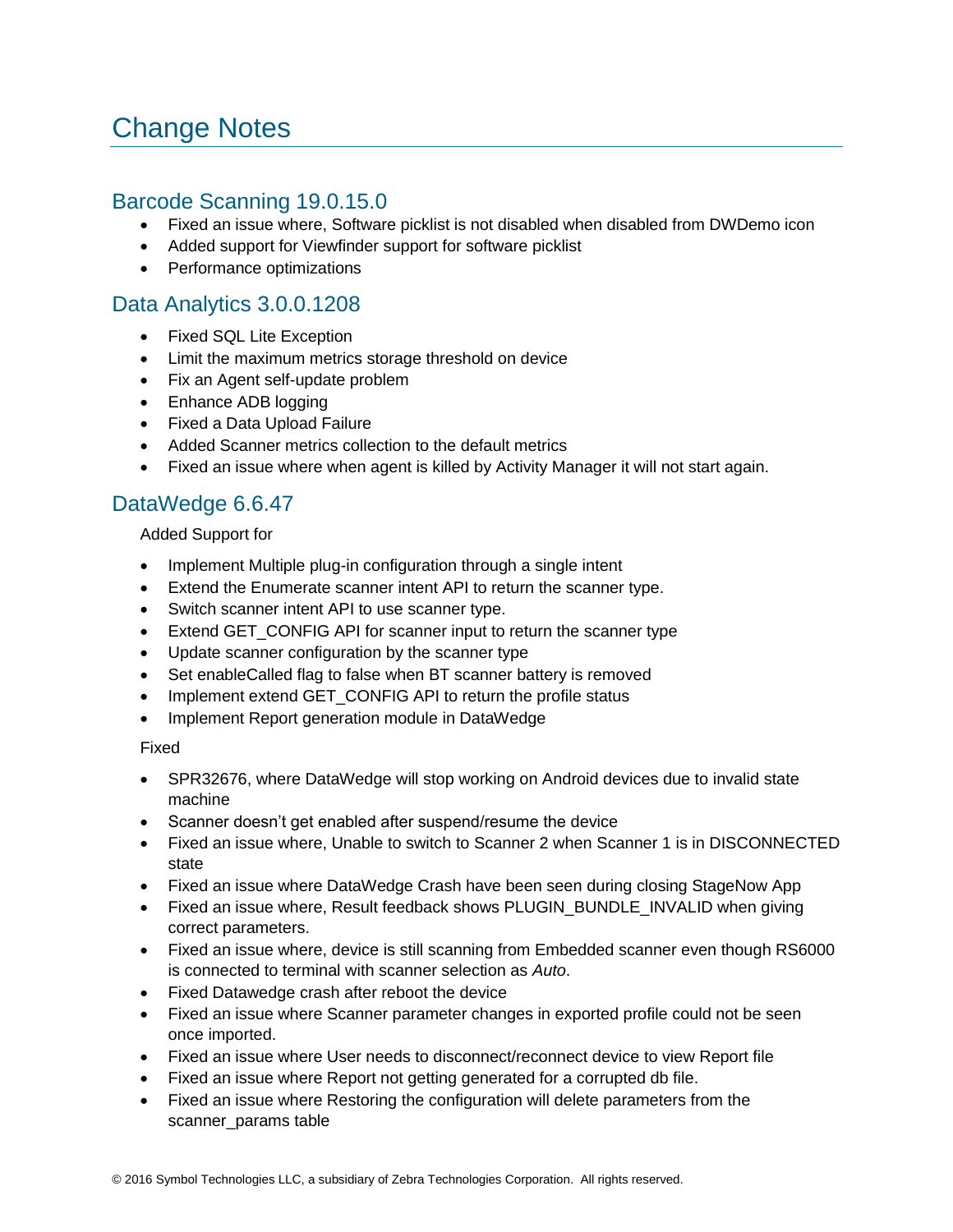• Fixed an issue where GET CONFIG intent API not returning the correct scanner parameter values

### Fusion [WLAN] FUSIONLITE\_QA\_1\_0.0.0.011\_N

- Addresses KRACK vulnerability
- Added support for additional countries
- Fixed an issue where, AP beacons with a country IE in an unsupported channel and device connects to that AP
- Fix for Device didn't send Association/Re-Association frame immediately after Authentication response
- Fix for device suspend-resume reboot scenario
- Fix WiFi is not connecting automatically for TC20 after deploying the profile using AirWatch
- Fixed the country change indication from GSM module
- Device Suspend/resume optimization
- Fix Wi-Fi cannot turn on normally under Wi-Fi hotspot enable state
- Settings crash is observed when modifying a Profile

### OSx QCT.71.7.3.5.UL

- Enable Safe Mode out of box
- Fix and issue where, on enable, reduced system settings and Quick settings Icons are still visible until the Notification bar is pulled down completely
- Fixed, Language set via OSX does not persist after device reboot
- Fixed, Deployed WiFi EAP-TLS profile with Certificate getting failed in Device Admin and Device Owner mode
- Fixed where, Disabling the Recent App Button will not disable the Multi Window
- Fixed Settings crash is seen in Reduced Settings mode while accessing Display settings.
- Enable Reduced System Settings and click on Display > Settings will crash
- Fixed an issue where Dynamic protected list is returning null
- Fixed issues where mCertInstaller.getCACertificateInfo(CertAlias, "TrustedStore") returning null
- Fixed an issue where List CA Certs is not listing system built-in CA certs
- Fixed an issue where EAP/TLS certificates getting deleted when connection to WiFi Profile
- PowerMgr CSP not working as expected using stagenow 2.8.1 to do factoryReset

### Operating System (BSP)

- The finger touch cannot be detected easier with screen protector when conductivity is low
- Fixed "Install" option is grayed out when user tries to install any third-party apps from file browser.
- Fixed an issue where camera preview resolution was set to 640x480
- Added Localized User Guide for Chinese language for TC20
- LED Notification added when battery charging error is seen
- Fixed issue where a battery charging indicator (lightning) is disabled upon reaching 100% capacity
- Fixed DUT is not booting up when device is rebooted after disabling settings app using AppMgr